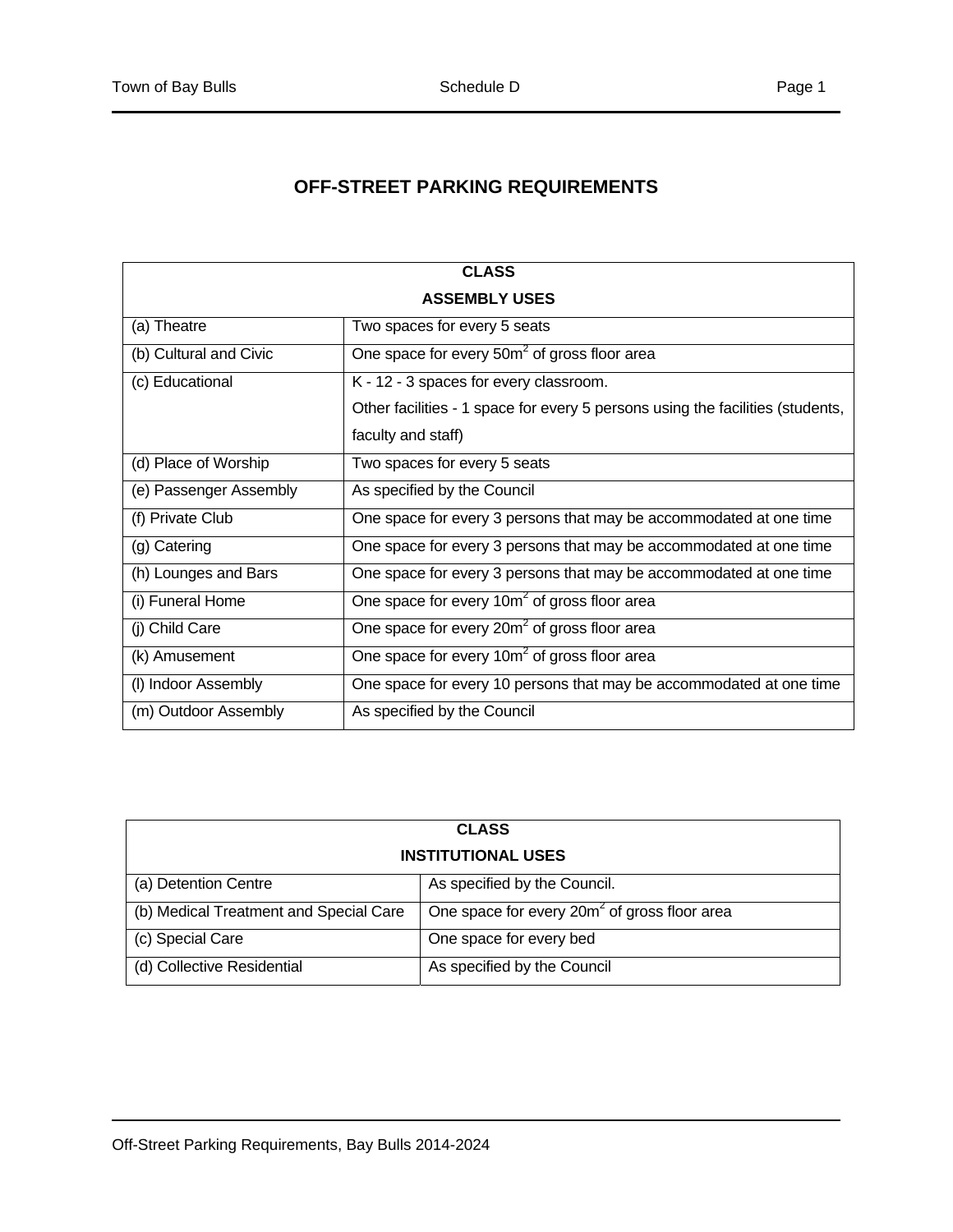| <b>CLASS</b>                   |                                         |  |
|--------------------------------|-----------------------------------------|--|
| <b>RESIDENTIAL USES</b>        |                                         |  |
| (a) Single Dwelling            | Two spaces for every dwelling unit      |  |
| (b) Double Dwelling            | Two spaces for every dwelling unit      |  |
| (c) Row Dwelling               | Two spaces for every dwelling unit      |  |
| (d) Apartment Building         | Three spaces for every 2-dwelling units |  |
| (e) Subsidiary Apartment       | One space for every apartment unit      |  |
| (f) Hospitality Home           | As specified by the Council             |  |
| (g) Boarding House Residential | One space for every residential unit    |  |
| (h) Mobile Home                | Two spaces for every residential unit   |  |

| <b>CLASS</b>                          |                                                          |  |
|---------------------------------------|----------------------------------------------------------|--|
| <b>BUSINESS AND PERSONAL SREVICES</b> |                                                          |  |
| (a) Office                            | One space for every 20m <sup>2</sup> of gross floor area |  |
| (b) Professional Service              | One space for every 20m <sup>2</sup> of gross floor area |  |
| (c) Personal Service                  | One space for every 20m <sup>2</sup> of gross floor area |  |
| (d) General Service                   | One space for every 20m <sup>2</sup> of gross floor area |  |
| (e) Communications                    | As specified by the Council                              |  |
| (f) Home Occupation                   | Minimum of 1 space per non-resident employee             |  |

| <b>CLASS</b>               |                                                                                |  |
|----------------------------|--------------------------------------------------------------------------------|--|
| <b>COMMERCIAL USES</b>     |                                                                                |  |
| (a) Shopping Centre        | One space for every 20m <sup>2</sup> of gross floor area                       |  |
| (b) Shop                   | Min. of 2 spaces plus one space for every 20m <sup>2</sup> of gross floor area |  |
| (c) Convenience Store      | Min. of 2 spaces plus one space for every $20m^2$ of gross floor area          |  |
| (d) Take-Out Food          | Min. of 2 spaces plus one space for every 15m <sup>2</sup> of gross floor area |  |
| (e) Vending Stand          | Minimum of 2 spaces plus additional as specified by the Council                |  |
| (f) Indoor Market          | As specified by the Council                                                    |  |
| (g) Outdoor Market         | As specified by the Council                                                    |  |
| (h) Service Station        | One space for every 20m <sup>2</sup> of gross floor area                       |  |
| (i) Commercial Residential | One space for every rental room                                                |  |